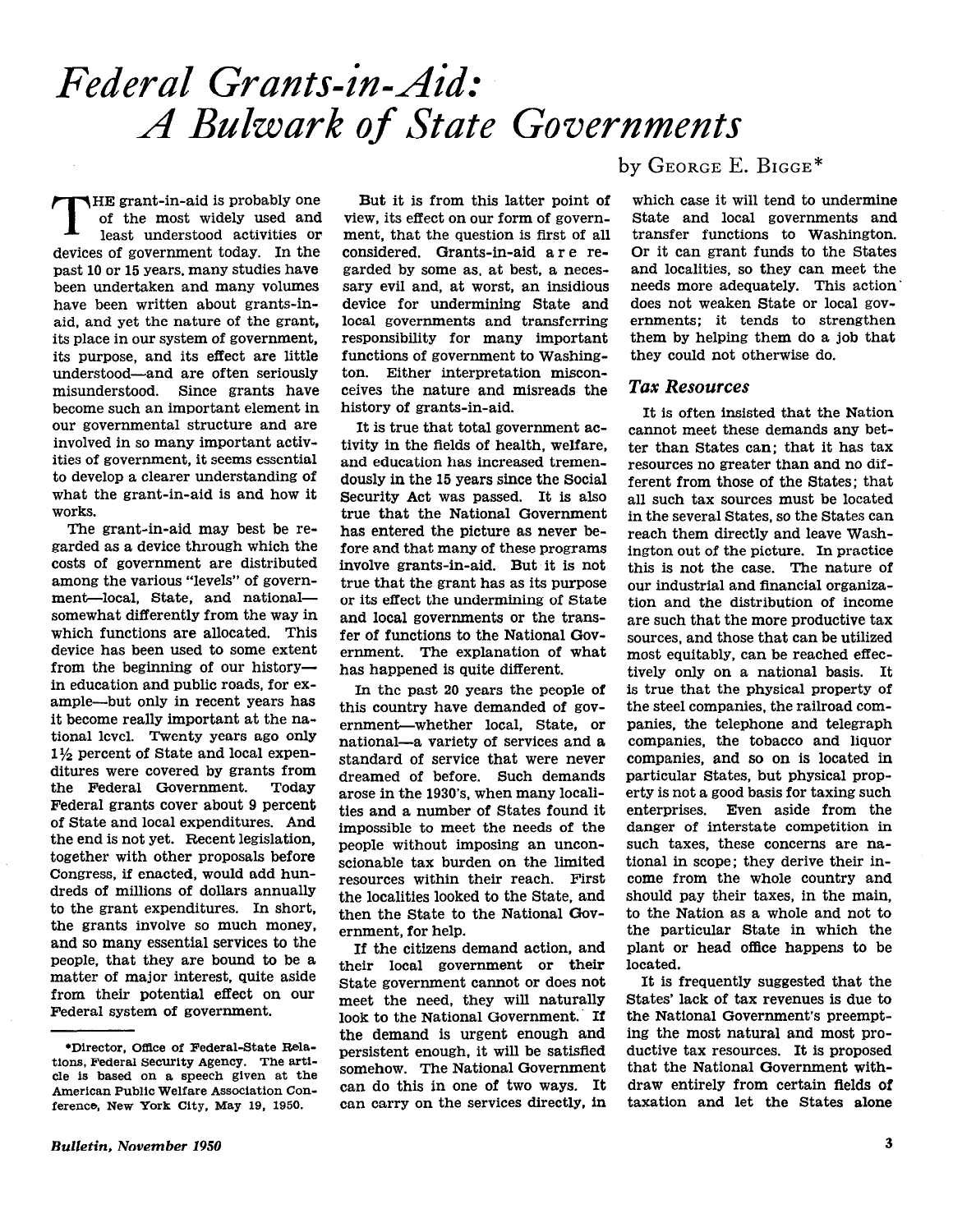utilize them so that the States would have the revenues to support the services now supported in part by grantsin-aid. Grants-in-aid would then be reduced proportionately. Something could be done along this line, but there are two serious limitations. In the first place the most productive national taxes are the personal and corporate income taxes and the excise taxes on liquor and tobacco. These cannot be levied, either effectively or equitably, at the State level. Large personal and corporate incomes are derived, in the main, from Nation-wide operations. The fact that the individual receiving the income happens to reside in a given State or that the corporation has its headquarters in a State does not mean that the revenue secured should be available to that State alone. The income is of national origin and should be taxed for the benefit of the Nation as a whole and not for the benefit of a particular State. The same is true of the excise taxes on liquor and tobacco. While the operations directly affected are located in a very few States, the revenues come from all parts of the country-wherever the product is sold. Obviously, such revenue should be available Nationwide and not only in the State where the plants are located.

An equally serious defect is that such tax sources, even if released to the States, would be available in only a few States. Most States would benefit very little, if at all. There are scme national taxes--those on luxuries and admissions, the gasoline tax, and the like-where the proposal has some merit. Here the tax sources are more widely and more evenly distributed, and all States would derive some benefit from the National Government's withdrawal from the field. But even in these items, the tax revenues that would become available to the several States would not be distributed in a way at all parallel to the need for the services now financed in part by such revenues through grants-in-aid. In other words, the States where the tax sources are situated are usually not the ones that need Federal aid to support these various services, and having the Federal Government withdraw from both taxes and grants would not necessarily make taxes available to take the place of the grants that would be lost by individual States. The most effective, as well as the most equitable and the most economical, way to meet this problem is to have the National Government collect the taxes on a national basis and make the money available to the States where the services need to be rendered.

# Allotment and Matching Provisions

Our present grants-in-aid, unfortunately, do not serve this purpose as well as they might. In practically all instances, the State that has few resources and the State with the greatest resources are required to match the Federal funds to the same extent. In the Children's Bureau grants there is the unmatched "B" fund, which is allotted in part according to the financial need of the State. This helps a little. In two of the public assistance programs the Federal Government meets three-fourths of the first \$20 of the average monthly payment and only half the next \$30, so the Federal Government does carry a larger portion of the cost in a State that pays an average of \$25 a month, presumably a poor State, than in one that pays \$50 a month. But the wealthiest State as well as the poorest State gets three-fourths of the first \$20 for each individual.

In fact, under the Federal Security Agency there is only one program, the hospital construction program, in which the matching requirement is related to the State's ability to pay. At first, that program allotted relatively more money to the poorer State than to the wealthier one, but to benefit by the Federal allotment the poorest State still had to put up \$2 for every \$1 of Federal money. Fortunately, the law has now been changed so that the State's and locality's ability to pay is taken into account in the matching provisions as well as in the allotment formula. It seems clear that if such variable allotment and matching provisions were applied to all Federal grants, a given amount of Federal money would go much farther in achieving a reasonable level of service throughout the Nation. Or, alternatively, we could support the present standard of service with considerably less Federal money.

Of course, since programs such as public assistance have been on the present basis for a long time, it would be difficult to change them to a variable or equalization grant basis now. It would mean that a number of States would get less Federal money or that they would have to put up more money of their own or both. As a result, no important change has been made in matching provisions up to the present time. But, even if it is not feasible or expedient to change the existing programs, it still seems that if we are interested in keeping down Federal expenditures-and Federal taxes-any new or expanded grant program should be so devised that a large portion of the Federal grant will go to those States that have difficulty in financing the aided activities from their own resources. This proposal has been incorporated in many of the new plans but by no means in all of them. In the proposed program for general aid to education, for example, the provision to give every State at least \$5 per schoolage child would use up half the Federal funds provided before anything is distributed on the basis of the State's need for help. This is not tine most economical way to use Federal funds.

It is true, too, that if Federal grants are distributed on the basis of ability-or inability-to pay, with more Federal money going to States with limited resources, the discrepancy between the Federal taxes paid in a wealthy State and the grants-in-aid to that State would be even greater than it is at present. But this whole comparison is quite irrelevant. In a recent discussion a table was published showing that the people of the State of New York pay something more than 18 percent of the Federal taxes and receive in grants and direct Federal aid to individuals less than 6 percent of the total distributed as Federal grants. But there is nothing wrong about that; it is just what would be expected. The tabulation indicates, among other things, that the State of New York has a lot of very wealthy individuals and corporations paying Federal income tax. The money derived from this tax is used largely to support the Military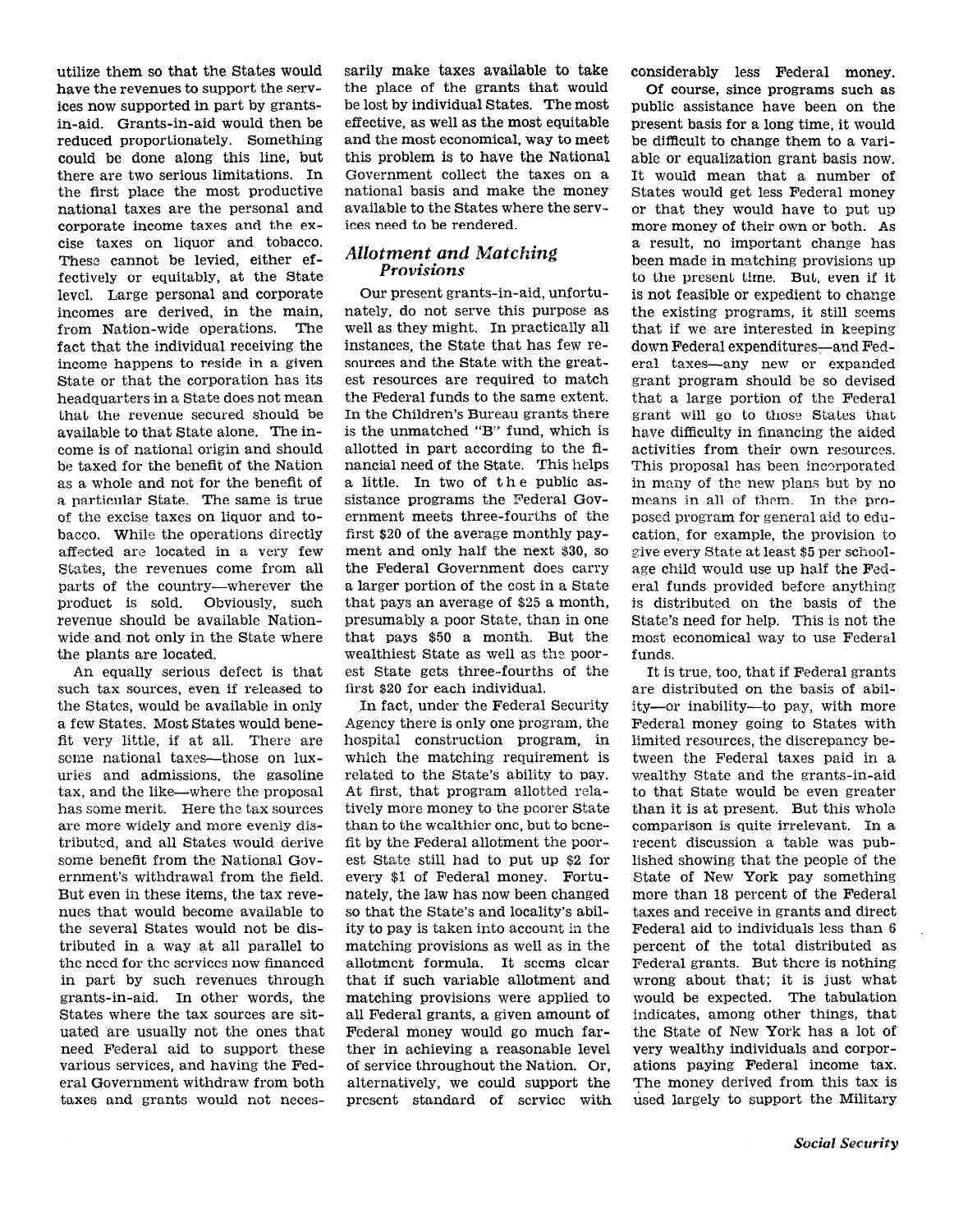Establishment, to help veterans, to aid Europe, and so on. A relatively small part goes for grants-in-aid- $a$ little more than \$2 billion out of \$4Qodd billion collected. And to make that little go farthest, it really should go where it is needed most-to the poorer States.

If Congress were to do as some have suggested-repeal a variety of excise taxes and at the same time discontinue grants-in-aid---the State of New York would probably pay an even larger percentage of the remaining Federal taxes and might get no grants at all. As long as we have progressive taxation-levied according to the ability to pay—and government assistance to needy individuals, there will be no necessary relationship between the taxes paid by an individual or group of individuals and the direct service or assistance they get from the government. That holds true of the group of people making up a State, as well as for other groups.

# **Effect on State Budgets**

It is frequently stated, too, that Federal grants have tended to warp State budgets. The argument runs that, since Federal funds are available for some purposes and not for others, and since a State dollar spent in one grant program brings more Federal money than if spent in another, the States naturally use their limited funds for grant-in-aid purposes for which they get Federal supplementation, and predominantly in those programs in which they get the largest supplementation, and neglect other State functions.

While there may be something to this reasoning, it is doubtful that the grants, as such, have caused any significant shift in the purposes for which State funds are spent. It is doubtless true that some States established unemployment insurance programs when they would not otherwise have done so. Unemployment insurance is not strictly a grant-inaid program, however, and States budget no general revenues for this purpose, so that no State funds can be diverted. Undoubtedly some States have established child welfare programs because grants were available. Such stimulation is an important purpose of some of the specialized pro-

grams. But in the main the health Programs and the programs for the aged and the blind and for dependent children have been developed because of the need, because people demanded them; if Federal funds were not available, more rather than less State money would have to be spent for these purposes. Old-age assistance payments may be used as an illustration. Among the States with low payments there are a number paying \$25 a month or less on the average, and the Federal Government furnishes about three-fourths of that. Surely these States would not spend less than their share of this amount, less than an average of \$5 or \$6 per month, if the Federal Government were to withdraw. Then there are the States with liberal programs-Colorado and California, for example. The high payments in these States are not due to the fact that Federal funds are available. It is organized pressure that has brought about these situations. The availability of Federal funds only makes it a little easier for the States to finance their programs. In Colorado, for example, a fixed percentage of specified revenues is distributed among the persons on the rolls, regardless of Federal funds. And Colorado is just as liberal with people aged 60-64, if they meet residence requirements, as with those aged 65, although no Federal funds may be used for those under age 65.'

It is true that in some States there is a tendency to pay benefits to needy persons over age 65 while ignoring all those under that age. This is doubtless due in part to the fact that payments to those over age 65 will be matched by Federal funds, while payments to others will not. As a result, the money the States provide for the needy goes disproportionately to those over age 65. But it is very doubtful that any State is spending more for the care of all needy persons than it would if no Federal grants were made for this purpose. In other words, while there are doubtless some cases in which State funds are drawn into a particular field because Federal funds are available for matching, this is by no means the usual situation. In the main, it seems clear that Federal grants have helped States meet the demand for assistance to the aged,

the blind, and dependent children, and for other services, with somewhat smaller expenditures from their own funds, thus leaving more State funds for other purposes.

# Requirements for Receipt of<br>Funds

Another common criticism of existing grants-in-aid is that they come to the States with a lot of conditions, a lot of strings attached. There is much discussion of "block grants," meaning grants without specific conditions attached, which the States may use practically as they see fit. States frequently do make such grants to localities, grants that may be used for any governmental purpose; and it is suggested that Federal grants should be of this nature. This, again, is a question of the nature or purpose of the Federal grant. A grant may serve one or both of two different purposes. It may be a purely fiscal aid, in effect a form of tax-sharing, in which case no special conditions are necessary. The money is available to support any of the functions of government.

Or the grant may be made to encourage the State or locality to undertake certain activities that are felt to be in the national interest and that the States might otherwise not undertake. This is the functional grant, as distinct from the purely fiscal grant. In this type of grant the granting government, whether of the Nation or the State, will necessarily attach such conditions as will assure the use of the money for the purpose for which it is appropriated and granted. These functional grants may have some special fiscal aspects as well ; that is, they may be distributed to the localities or States according to the need or the ability to collect taxes, but the basic purpose is to assure the establishment and operation of certain programs that are in the general interest. This purpose could not be accomplished by general, unconditional, fiscal grants.

The grants made by the National Government to the States are all of this second type. They are special purpose, and indeed very special purpose, grants. There are, for example, grants for aid to the needy, but not all the needy-only the aged over 65, or the blind, or dependent children,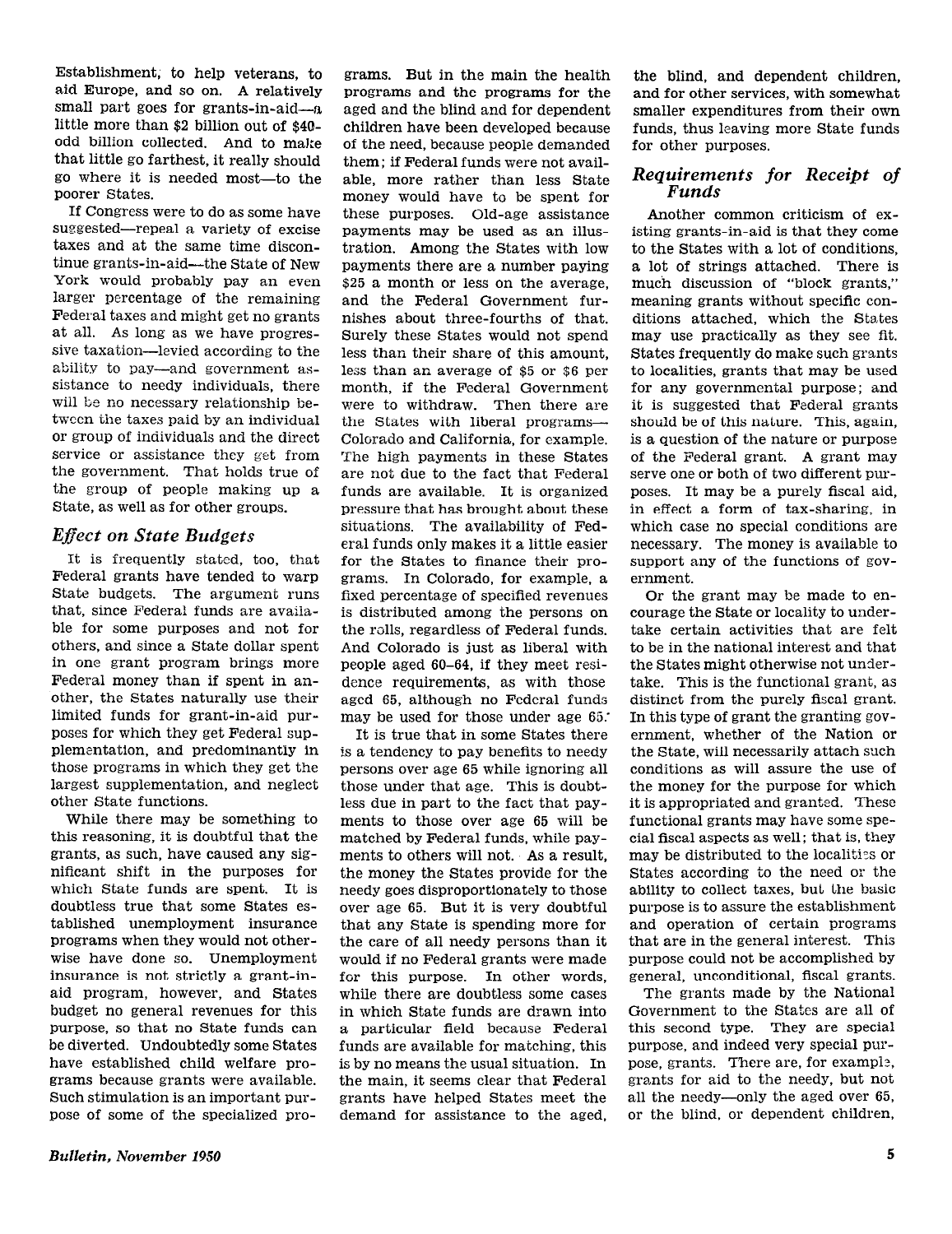and each of these is treated a bit differently. There are special grants for child welfare, for crippled children, and for maternal and child health. There are grants for public health generally, and special grants for venereal disease, tuberculosis, mental health, and so on. These must all be accounted for in relation to the special purpose of the appropriation. It would be much simpler, of course, if the grants were grouped in a few large classes--one for health, one for aid to the needy, one for children, perhaps one for education, and so on, but there seems to be no inclination on the part of Congress to do this. There are special groups interested in each special field who will be satisfied only with a special appropriation for particular purposes. And so long as this situation continues, there will necessarily be such conditions attached as are necessary to make sure that the funds are used for the purpose for which they are intended.

It is not always easy to do this, especially in situations where there is a single organization handling a number of different grants. Federal officials, particularly the auditors, if they object to miscellaneous charges to these special funds, are sometimes accused of undue interference with the operation of a State or local program. But they have no choice. Congress has appropriated the funds for particular purposes and wants to be assured that they are spent for those purposes. If the Federal officials ask the State agencies to make a showing that the funds are so spent, this should not be regarded as interference in a State's operations. The Federal auditor generally attempts only to determine what the money was used for, not how it was used. If money granted for tuberculosis control is used for that purpose, the State is free to determine how it will be used to achieve that purpose. If child welfare funds are shown to be used for child welfare, the Federal auditor will ask no questions as to how they are used. The best approach to the problem, it would appear, is for the Federal and State officials to work together so that the necessary showing can be made in the simpIest and most reasonable way. If, in the future, Congress sees fit to group the grants under broad headings, this particular type of difficulty will be largely removed.

There is still another kind of condition in most cases. The State iS required to provide such methods of administration-organization, procedure, controls, and so on-as are necessary to assure proper and effective operation of the program. One of the most important elements in administration is personnel, so most of the laws administered by the Federal Security Agency require a merit system of personnel administration. This requirement is based on the assumption that, in the main, a career system will attract, and develop, and retain better personnel and therefore will assure better administration. The experience of the past 10 years seems to have justified that assumption.

No doubt, all will agree that when large sums of money are granted to States with certain conditions attached, the conditions should be stated as clearly and objectively as possible so that everyone will know just what the conditions are. But most of the conditions attached to grants, such as those mentioned above, are such that they cannot be stated explicitly, definitely, in detail. It is usually a matter of degree, and here is where difficulties arise.

Let us take old-age assistance as \*an illustration. In this case Federal funds may not be used to pay benefits to anyone under age 65. That provision is clear and explicit, and an action is either right or wrong in this respect. Consequently, there is rarely any difference of opinion with respect to this type of requirement. But there is also a requirement that all income and resources must be taken into account in determining need. This is just as much a requirement and just as important as the attainment of age 65, but it is very different in application. Resources may be "taken into account" in a variety of ways. Some States actually deduct from the budget all or any income or resources that an individual may have. Others may exempt a small amount, or permit some flexibility in budgeting. And, at the opposite extreme, some States have proposed to exempt from consideration such large

amounts that it would nullify the requirement entirely in the vast majority of cases. Somewhere a line must be drawn between what is a reasonable and what an unreasonable interpretation of the requirement. Wherever the line is drawn the decision will appear more or less arbitrary, and the Federal agency may be accused of interfering with a State's operations. In every program there are similar conditions that require interpretation and the exercise of judgment or discretion, and it is in these areas that difficulties arise. Opinions and judgments differ, and there is no single right answer that can readily be formulated.

We often speak of standards in this connection, standards to guide decisions. Standards of various kinds have been developed, and they have proved helpful. But most of these standards do not provide the answer directly, either. For example, in the field of merit system administration there is a set of standards developed 10 years ago that is quite generally accepted as a reasonable basis for judging whether or not a State meets the Federal requirement. The standards say there must be competitive examinations, there must be certification of a limited number from the top of the register, there must be tenure in office, and so on. But none of these standards are comparable in definiteness to the age-65 requirement, for example. When is an examination competitive? How often must such examinations be given? How secure must be the tenure in office? All of these are questions of degree. So, in the last analysis, it is still bound to be largely a matter of judgment as to whether or not the requirement is being met. It would be much simpler if the requirements were such that any given situation is either black or white, right or wrong, but that is not the case. Most of the requirements or conditions are general, and the administrative officials-both Federal and State-have to exercise discretion in applying them in a given situation. If this fact is recognized by both Federal and State officials, and they cooperate in working out such standards, then it should not be extremely difficult for the State agencies to meet

(Continued on page 18)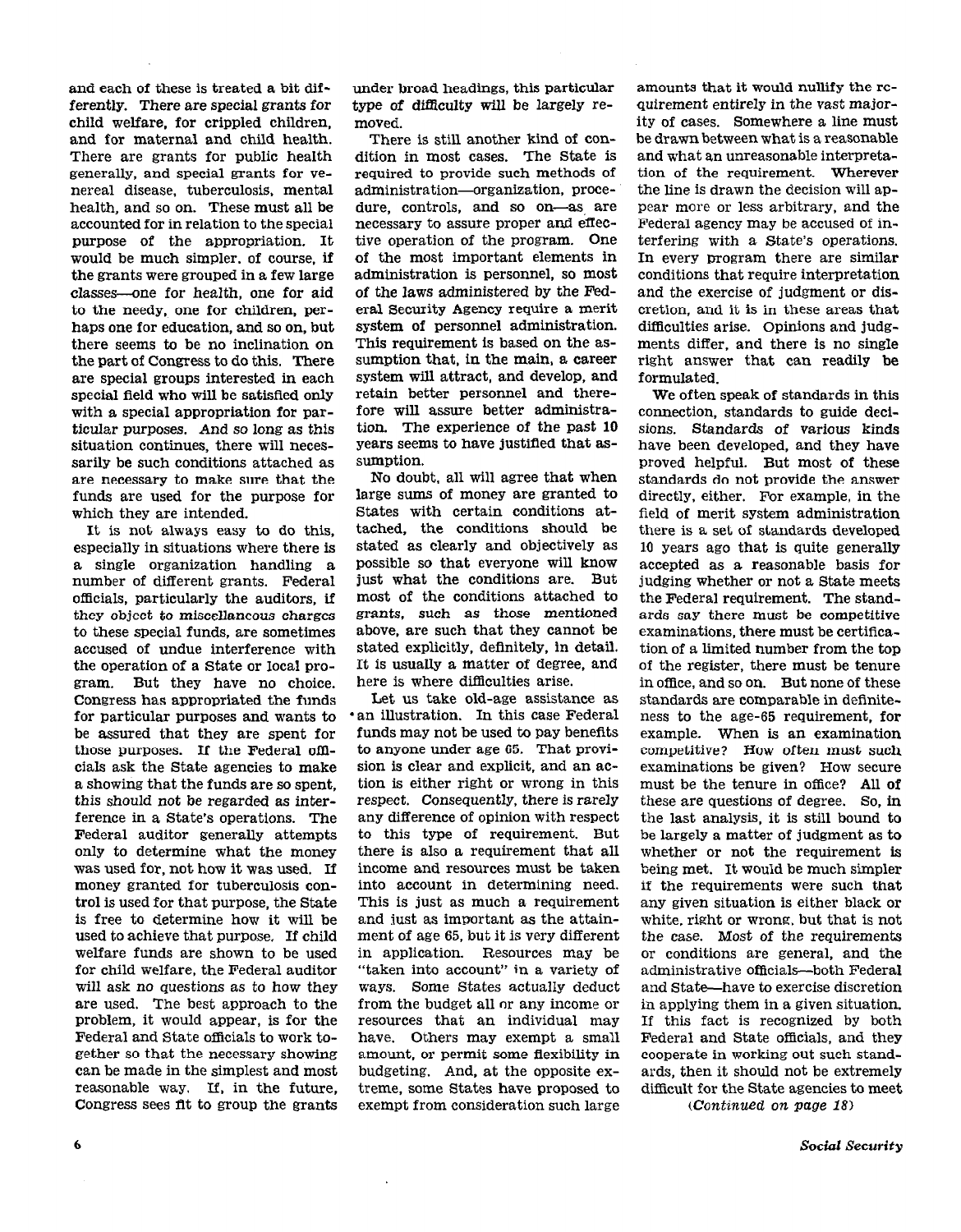### Table 2.—Estimated average taxable wage  $\frac{1}{2}$  per wage item  $\frac{1}{2}$  by size of concern, first calendar quarter 1945–48

[Data based on tabulations of almost 100 percent of the quarterly employer tax reports, adjusted to include employer reports received too late for inclusion in the tabulation; the number of employees in the mid-<br>March pay

| Number of employees <sup>3</sup>                                                                                                                                                                                             | 1945                                                               | 1946                                                               |                                                                                                    | 1947                                                               |                                                                                                            | 1948                                                               |                                                                                                       |                                                                                                           |
|------------------------------------------------------------------------------------------------------------------------------------------------------------------------------------------------------------------------------|--------------------------------------------------------------------|--------------------------------------------------------------------|----------------------------------------------------------------------------------------------------|--------------------------------------------------------------------|------------------------------------------------------------------------------------------------------------|--------------------------------------------------------------------|-------------------------------------------------------------------------------------------------------|-----------------------------------------------------------------------------------------------------------|
|                                                                                                                                                                                                                              |                                                                    | A verage                                                           | Percent-<br>age<br>change<br>from 1945                                                             | Average                                                            | Percent-<br>age<br>change<br>from 1946 l                                                                   | Average                                                            | Percent-<br>age<br>change<br>from 1947                                                                | Percent-<br>age<br>change<br>from 1945                                                                    |
| $Total$ <sub>-----------</sub>                                                                                                                                                                                               | \$417                                                              | \$386                                                              | $-7.4$                                                                                             | \$459                                                              | $+18.9$                                                                                                    | \$507                                                              | $+10.5$                                                                                               | $+21.6$                                                                                                   |
| $8 - 19.$<br>------------<br>$20 - 49$ .<br>-------------<br>$50 - 99$ .<br>and the control of the control of the<br>100-499.<br>. <b>.</b> .<br>500-999<br>. <b>.</b><br>$1.000 - 9.999 - 0.000 - 0.000$<br>10,000 and over | 234<br>266<br>285<br>300<br>334<br>365<br>385<br>427<br>485<br>584 | 206<br>280<br>302<br>329<br>357<br>376<br>394<br>417<br>452<br>461 | $-12.0$<br>$+5.3$<br>$+6.0$<br>$+9.7$<br>$+6.9$<br>$+3.0$<br>$+2.3$<br>$-2.3$<br>$-6.8$<br>$-21.1$ | 179<br>317<br>342<br>373<br>415<br>438<br>464<br>497<br>547<br>581 | $-13.1$<br>$+13.2$<br>$+13.2$<br>$+13.4$<br>$+16.2$<br>$+16.5$<br>$+17.8$<br>$+19.2$<br>$+21.0$<br>$+26.0$ | 226<br>335<br>362<br>410<br>444<br>474<br>517<br>563<br>614<br>657 | $+26.3$<br>$+5.7$<br>$+5.8$<br>$+9.9$<br>$+7.0$<br>$+8.2$<br>$+11.4$<br>$+13.3$<br>$+12.2$<br>$+13.1$ | $-3.4$<br>$+25.9$<br>$+27.0$<br>$+36.7$<br>$+32.9$<br>$+29.9$<br>$+34.3$<br>$+31.9$<br>$+26.6$<br>$+12.5$ |

1 Wages paid for covered employment during first<br>calendar quarter; excludes wages in excess of \$3,000<br>paid by any 1 employer to any 1 worker.

<sup>3</sup> A wage item represents a single report of taxable

wages reported for the first calendar quarter of 1948 was about 11 percent greater than the amount reported for the corresponding period of 1947 and 29 percent greater than the amount reported for the corresponding period of 1945.

The average taxable wage per wage item<sup>5</sup> increased from \$417 in 1945 to \$459 in 1947 and \$507 in 1948 (table 2). While firms of all sizes participated in this increase, the larger firms—those with 500 or more employees—showed the greatest increase from 1947 to 1948. During the 3 years

<sup>5</sup>A wage item is a statement of the taxable earnings of a worker in covered employment during a calendar quarter as reported by an employer on the emplover tax returns.

### FEDERAL GRANTS-IN-AID (Continued from page  $6$ )

the conditions attached to the grants. And the participation of Federal officials in this process will then not be regarded as interference in a State's operations.

It is of vital importance that some of these matters be better understood in order that the grant-in-aid may serve its purpose. The grant-in-aid is the only device that will enable us. as a Nation, to achieve certain national objectives, especially those relating to the welfare of the individual citizen, without taking away from the States some of their most imporwages as indicated on the individual employer tax

Number employed during the mid-March pay period.

1945-48 the percentage increase in average taxable wage per wage item varied from 13 percent for firms with 10.000 or more employees to 37 percent for firms that had 8-19 employees.

In each of the years 1945-1948, the average taxable wage per wage item increased with the size of the firm as measured by the number of employees in the pay period nearest March 15 (table 2). For the first quarter of 1948 the average ranged from \$331 for concerns that had from 1-3 employees in this pay period to \$657 for concerns with 10.000 or more employees.

The average taxable wage per wage item represents the average of all the

individual wage items reported for all workers who had any covered employment during the January-March quarter. Included in the computation are not only the wage items reported for the workers who were in covered employment during the mid-March pay period but also those reported for workers who had covered employment at some other time during the calendar quarter but not during the mid-March pay period. Furthermore, the average amount of taxable wages per wage item is smaller than the average taxable wage per worker during the quarter because some workers changed their covered employer during the quarter and therefore had taxable wages reported for them by more than one employer.

The smaller labor turn-over that is often characteristic of large employers was probably responsible for only a part of the increase of average taxable wages per wage item as size of firm increased. Other factors that may have accounted for this variation were the differences in wage rates and types of labor employed. Furthermore, because of the high rate of investment per worker in many of the largest firms for research, machinery, and plant, the productivity of workers in these firms is likely to be of a high order: this high productivity, combined with strong unionization, is likely to result in high wage rates. In addition, most of the larger firms were engaged in the manufacturing industries that are characterized by more continuous operations than the nonmanufacturing firms.

tant and most cherished functions. It is true, grants do involve a certain amount of supervision or control, but the alternative course in most cases is far less attractive. The only alternatives in many States are either an altogether inadequate service and exorbitant State taxes on the one hand. or direct operation by the National Government on the other. Neither is satisfactory in our democratic. Federal system of government. The Council of State Governments in its report on grants-in-aid examines this question in some detail and concludes:

"There can be no disputing the fact that grants lead to various forms of control. However, it has been demonstrated that abolishing of grants-inaid would not necessarily bring about any reversal in the trend toward centralization. On the contrary, a number of grant programs have served to halt a swing in that direction."

That is to say, the demands made upon government have brought about a trend toward centralization. The grant-in-aid, far from promoting that trend, has halted it, in a measure, by enabling State and local governments to serve more adequately. And, as to the effect of the whole grant-in-aid approach, the Council of State Governments further concludes: